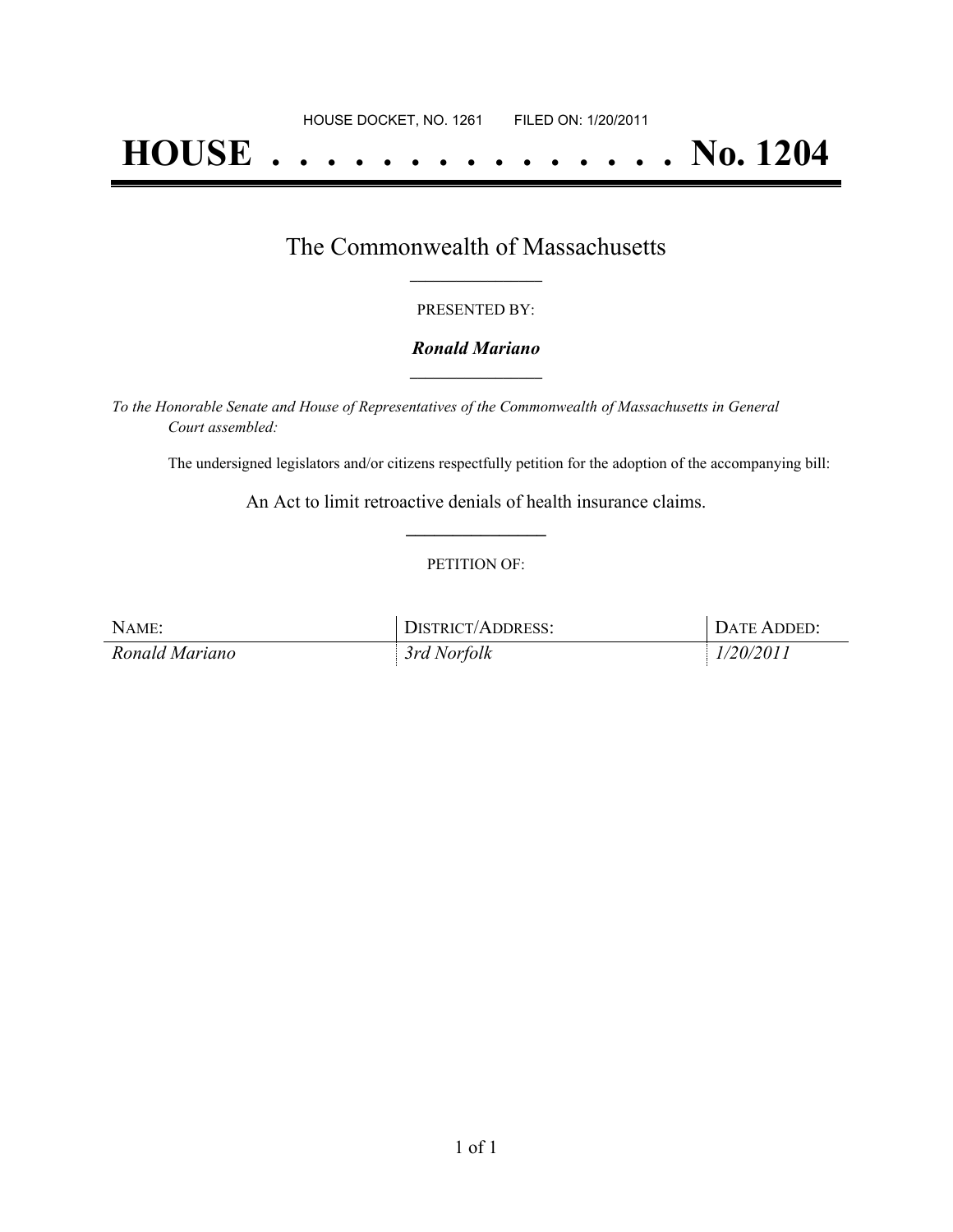## **HOUSE . . . . . . . . . . . . . . . No. 1204**

By Mr. Mariano of Quincy, a petition (accompanied by bill, House, No. 1204) of Ronald Mariano for legislation to regulate retroactive denials of health insurance claims. Financial Services.

### [SIMILAR MATTER FILED IN PREVIOUS SESSION SEE HOUSE, NO. *976* OF 2009-2010.]

### The Commonwealth of Massachusetts

**\_\_\_\_\_\_\_\_\_\_\_\_\_\_\_ In the Year Two Thousand Eleven \_\_\_\_\_\_\_\_\_\_\_\_\_\_\_**

An Act to limit retroactive denials of health insurance claims.

Be it enacted by the Senate and House of Representatives in General Court assembled, and by the authority *of the same, as follows:*

- 1 SECTION 1. Section 38 of chapter 118E, as appearing in the 2006 Official Edition of the
- 2 General Laws, is hereby amended by adding the following new paragraph:—

| 3        | In this paragraph, "retroactive denial of a previously paid claim" means any attempt by                                                                                                                                                                       |
|----------|---------------------------------------------------------------------------------------------------------------------------------------------------------------------------------------------------------------------------------------------------------------|
| 4        | the Division to retroactively collect payments already made to a health care provider with respect                                                                                                                                                            |
| 5        | to a claim by requiring repayment of such payments, reducing other payments currently owed to                                                                                                                                                                 |
| 6        | the provider, withholding or setting off against future payments, or reducing or affecting the                                                                                                                                                                |
| 7        | future claim payments to the provider in any other manner. The Division shall not impose on any                                                                                                                                                               |
| 8        | health care provider any retroactive denial of a previously paid claim or any part thereof unless:                                                                                                                                                            |
| $\Omega$ | $\ell \setminus \mathsf{m} \mathsf{1} \cup \mathsf{m} \mathsf{1}$ and the contract of the contract of the contract of the contract of the contract of the contract of the contract of the contract of the contract of the contract of the contract of the con |

9 (a) The Division has provided the reason for the retroactive denial in writing to the 10 health care provider; and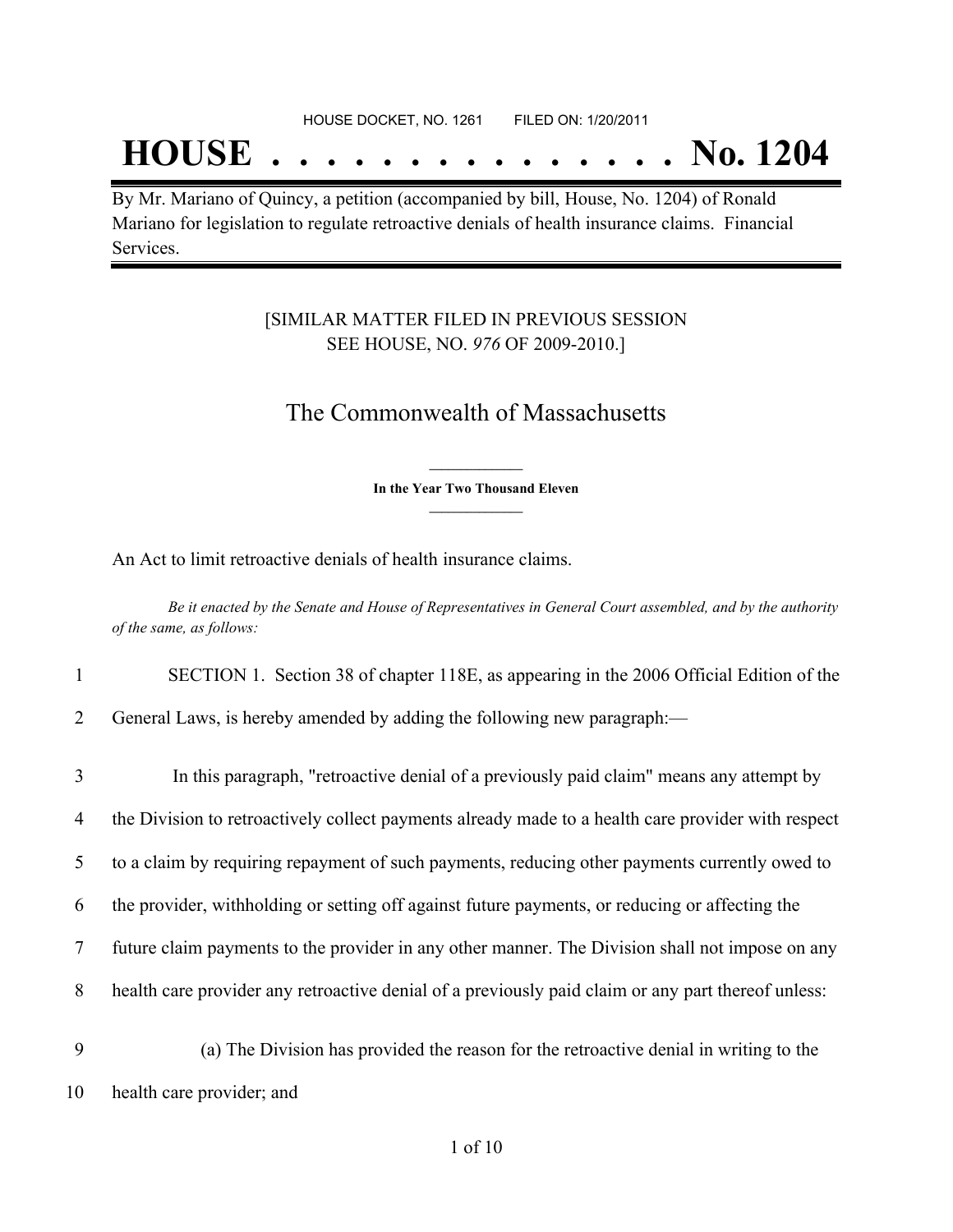| 11 | (b) The time which has elapsed since the date of payment of the challenged claim                |
|----|-------------------------------------------------------------------------------------------------|
| 12 | does not exceed 12 months. The retroactive denial of a previously paid claim may be permitted   |
| 13 | beyond 12 months from the date of payment only for the following reasons:                       |
| 14 | (1) The claim was submitted fraudulently;                                                       |
| 15 | (2) The claim payment was incorrect because the provider or the insured was                     |
| 16 | already paid for the health care services identified in the claim;                              |
| 17 | (3) The health care services identified in the claim were not delivered by the                  |
| 18 | physician/provider;                                                                             |
| 19 | (4) The claim payment is the subject of adjustment with another insurer,                        |
| 20 | administrator, or payor; or                                                                     |
| 21 | (5) The claim payment is the subject of legal action.                                           |
| 22 | The Division shall notify a health care provider at least 15 days in advance of the             |
| 23 | imposition of any retroactive denials of previously paid claims. The health care provider shall |
| 24 | have 6 months from the date of notification under this paragraph to determine whether the       |
| 25 | insured has other appropriate insurance, which was in effect on the date of service.            |
| 26 | Notwithstanding the contractual terms between the Division and provider, the Division shall     |
| 27 | allow for the submission of a claim that was previously denied by another insurer due to the    |
| 28 | insured's transfer or termination of coverage.                                                  |
| 29 | SECTION 2. Subsection 4(c) of section 108 of chapter 175, as appearing in the 2006              |
| 30 | Official Edition of the General Laws, is hereby amended by adding at the end thereof the        |
| 31 | following new subsection:-                                                                      |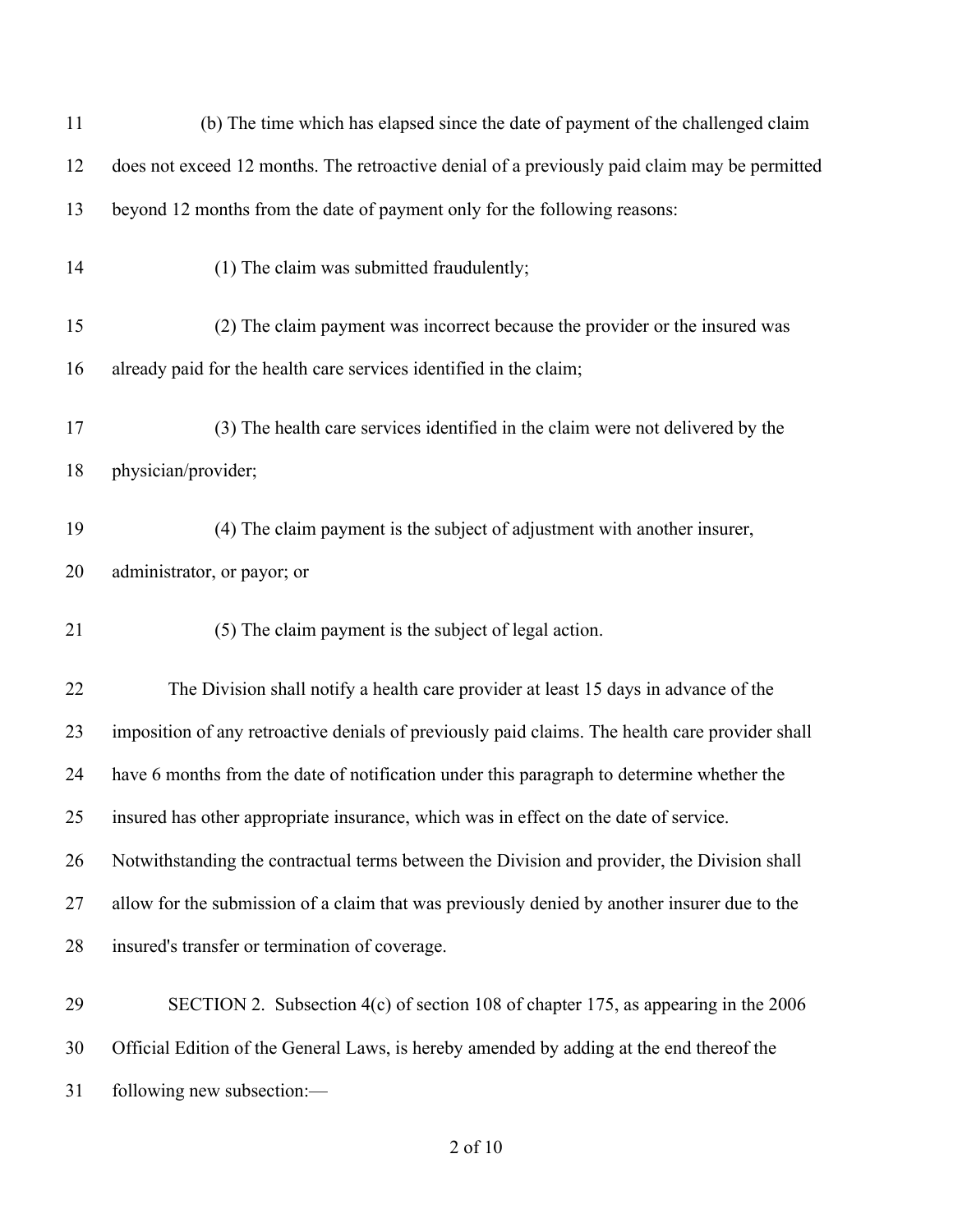| 32 | 4(d) In this section "retroactive denial of a previously paid claim" means any attempt by        |
|----|--------------------------------------------------------------------------------------------------|
| 33 | an insurer to retroactively collect payments already made to a health care provider with respect |
| 34 | to a claim by requiring repayment of such payments, reducing other payments currently owed to    |
| 35 | the provider, withholding or setting off against future payments, or reducing or affecting the   |
| 36 | future claim payments to the provider in any other manner.                                       |
| 37 | No insurer shall impose on any health care provider any retroactive denial of a previously       |
| 38 | paid claim or any part thereof unless:                                                           |
| 39 | (a) The insurer has provided the reason for the retroactive denial in writing to the             |
| 40 | health care provider; and                                                                        |
| 41 | (b) The time which has elapsed since the date of payment of the challenged claim                 |
| 42 | does not exceed 12 months. The retroactive denial of a previously paid claim may be permitted    |
| 43 | beyond 12 months from the date of payment only for the following reasons:                        |
| 44 | (1) The claim was submitted fraudulently;                                                        |
| 45 | (2) The claim payment was incorrect because the provider or the insured was                      |
| 46 | already paid for the health care services identified in the claim;                               |
| 47 | (3) The health care services identified in the claim were not delivered by the                   |
| 48 | physician/provider;                                                                              |
| 49 | (4) The claim payment was for services covered by Title XVIII, Title XIX, or Title               |
| 50 | XXI of the Social Security Act;                                                                  |
| 51 | (5) The claim payment is the subject of adjustment with another insurer,                         |
| 52 | administrator, or payor; or                                                                      |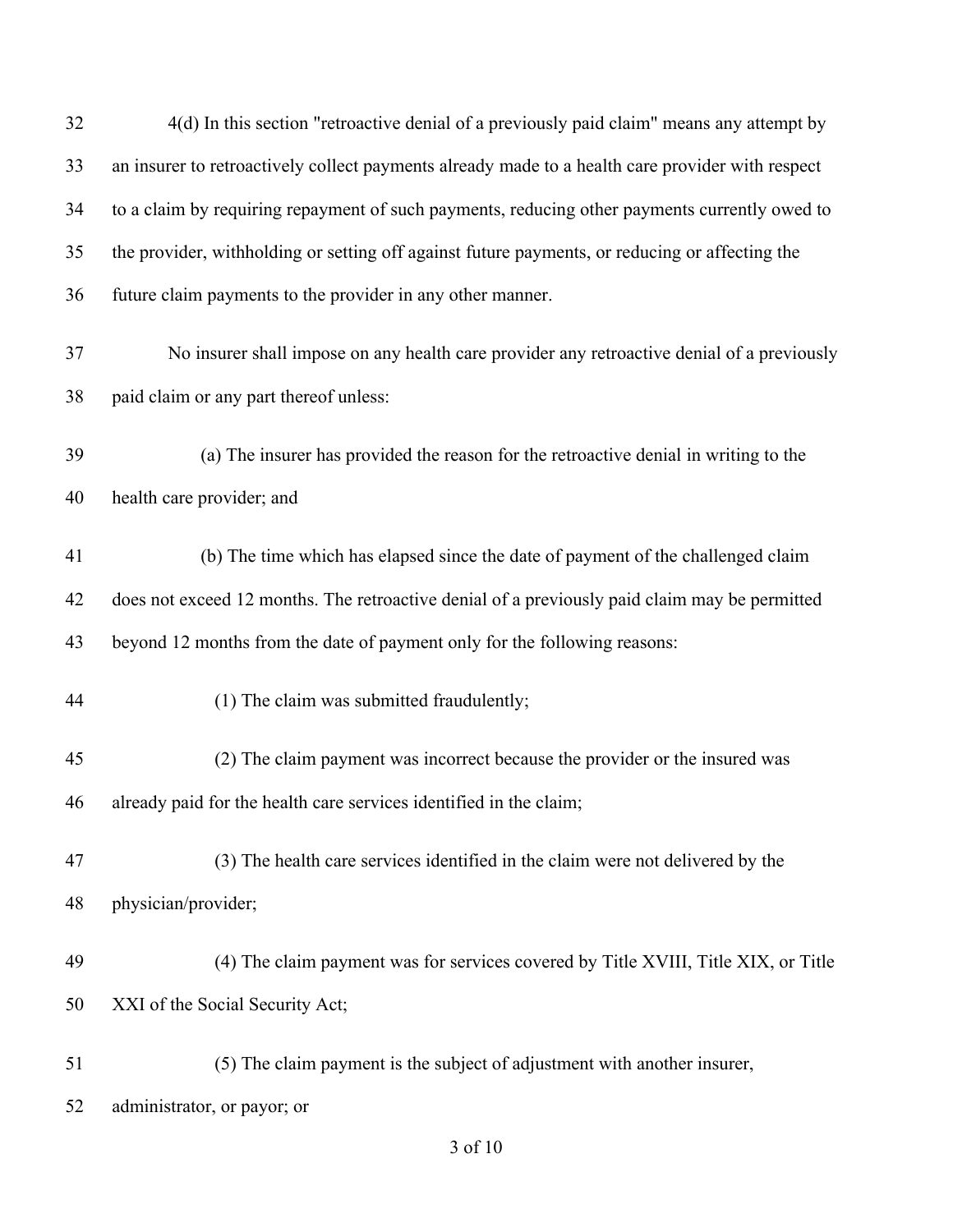(6) The claim payment is the subject of legal action.

| 54 | An insurer shall notify a health care provider at least 15 days in advance of the imposition       |
|----|----------------------------------------------------------------------------------------------------|
| 55 | of any retroactive denials of previously paid claims. The health care provider shall have 6        |
| 56 | months from the date of notification under this paragraph to determine whether the insured has     |
| 57 | other appropriate insurance, which was in effect on the date of service. Notwithstanding the       |
| 58 | contractual terms between the insurer and provider, the insurer shall allow for the submission of  |
| 59 | a claim that was previously denied by another insurer due to the insured's transfer or termination |
| 60 | of coverage.                                                                                       |
| 61 | SECTION 3. Section 8 of chapter 176A, as appearing in the 2006 Official Edition of the             |
| 62 | General Laws, is hereby amended by adding at the end thereof the following new clause:—            |
| 63 | (h) In this section "retroactive denial of a previously paid claim" means any attempt by a         |
| 64 | corporation to retroactively collect payments already made to a health care provider with respect  |
| 65 | to a claim by requiring repayment of such payments, reducing other payments currently owed to      |
| 66 | the provider, withholding or setting off against future payments, or reducing or affecting the     |
| 67 | future claim payments to the provider in any other manner.                                         |
| 68 | The corporation shall not impose on any health care provider any retroactive denial of a           |
| 69 | previously paid claim or any part thereof unless:                                                  |
| 70 | (a) The corporation has provided the reason for the retroactive denial in writing to               |
| 71 | the health care provider; and                                                                      |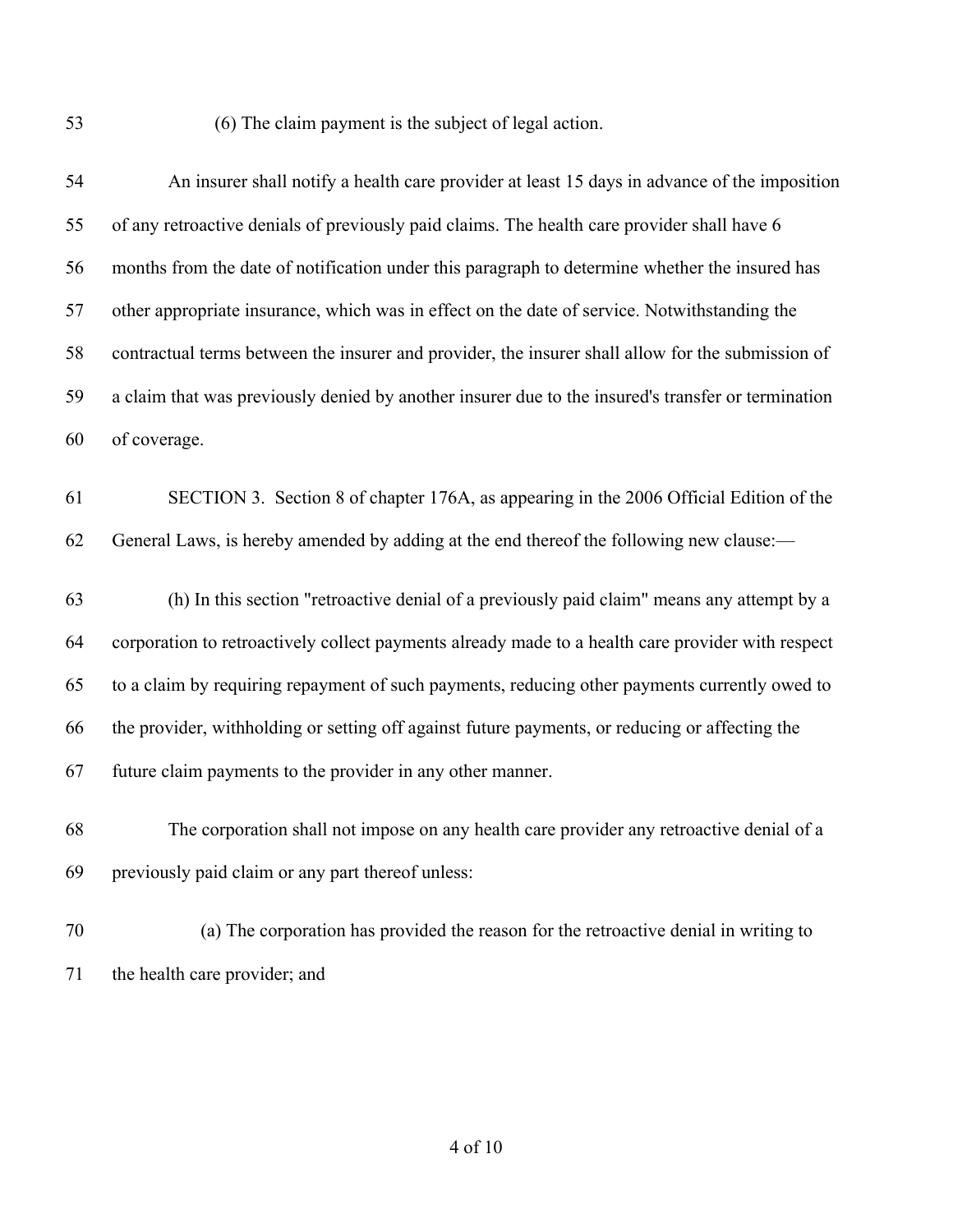| 72 | (b) The time which has elapsed since the date of payment of the challenged claim                   |
|----|----------------------------------------------------------------------------------------------------|
| 73 | does not exceed 12 months. The retroactive denial of a previously paid claim may be permitted      |
| 74 | beyond 12 months from the date of payment only for the following reasons:                          |
| 75 | (1) The claim was submitted fraudulently;                                                          |
| 76 | (2) The claim payment was incorrect because the provider or the insured was                        |
| 77 | already paid for the health care services identified in the claim;                                 |
| 78 | (3) The health care services identified in the claim were not delivered by the                     |
| 79 | physician/provider;                                                                                |
| 80 | (4) The claim payment was for services covered by Title XVIII, Title XIX, or Title                 |
| 81 | XXI of the Social Security Act;                                                                    |
| 82 | (5) The claim payment is the subject of adjustment with another insurer,                           |
| 83 | administrator, or payor; or                                                                        |
| 84 | (6) The claim payment is the subject of legal action.                                              |
| 85 | A corporation shall notify a health care provider at least 15 days in advance of the               |
| 86 | imposition of any retroactive denials of previously paid claims. The health care provider shall    |
| 87 | have 6 months from the date of notification under this paragraph to determine whether the          |
| 88 | insured has other appropriate insurance, which was in effect on the date of service.               |
| 89 | Notwithstanding the contractual terms between the corporation and provider, the corporation        |
| 90 | shall allow for the submission of a claim that was previously denied by another insurer due to the |
| 91 | insured's transfer or termination of coverage.                                                     |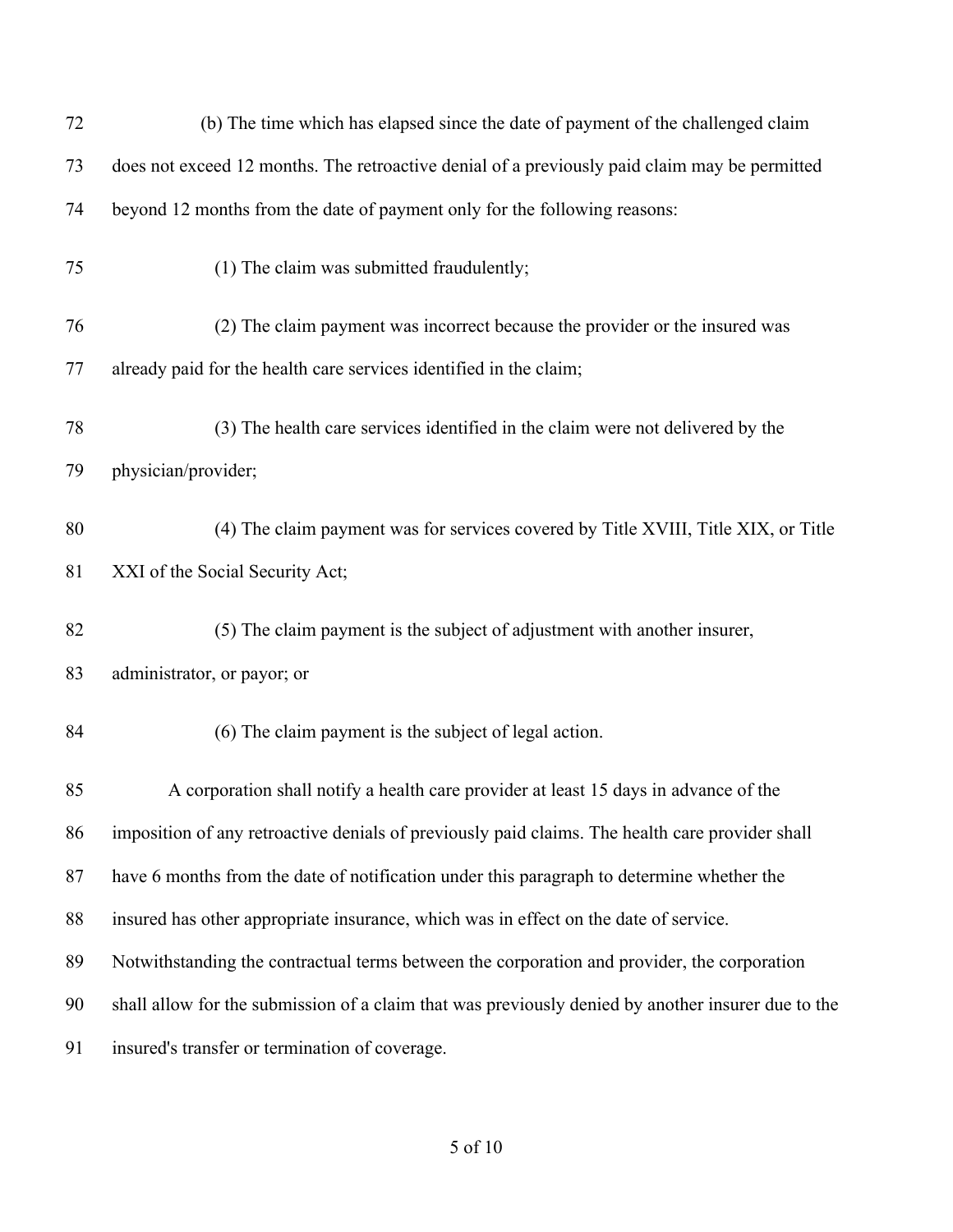| 92  | SECTION 4. Section 7 of chapter 176B, as appearing in the 2006 Official Edition of the            |
|-----|---------------------------------------------------------------------------------------------------|
| 93  | General Laws, is hereby amended by adding at the end thereof the following new paragraph:—        |
| 94  | In this paragraph "retroactive denial of a previously paid claim" means any attempt by a          |
| 95  | corporation to retroactively collect payments already made to a health care provider with respect |
| 96  | to a claim by requiring repayment of such payments, reducing other payments currently owed to     |
| 97  | the provider, withholding or setting off against future payments, or reducing or affecting the    |
| 98  | future claim payments to the provider in any other manner.                                        |
| 99  | The corporation shall not impose on any health care provider any retroactive denial of a          |
| 100 | previously paid claim or any part thereof unless:                                                 |
| 101 | (a) The corporation has provided the reason for the retroactive denial in writing to              |
| 102 | the health care provider; and                                                                     |
| 103 | (b) The time which has elapsed since the date of payment of the challenged claim                  |
| 104 | does not exceed 12 months. The retroactive denial of a previously paid claim may be permitted     |
| 105 | beyond 12 months from the date of payment only for the following reasons:                         |
| 106 | (1) The claim was submitted fraudulently;                                                         |
| 107 | (2) The claim payment was incorrect because the provider or the insured was                       |
| 108 | already paid for the health care services identified in the claim;                                |
| 109 | (3) The health care services identified in the claim were not delivered by the                    |
| 110 | physician/provider;                                                                               |
| 111 | (4) The claim payment was for services covered by Title XVIII, Title XIX, or Title                |
| 112 | XXI of the Social Security Act;                                                                   |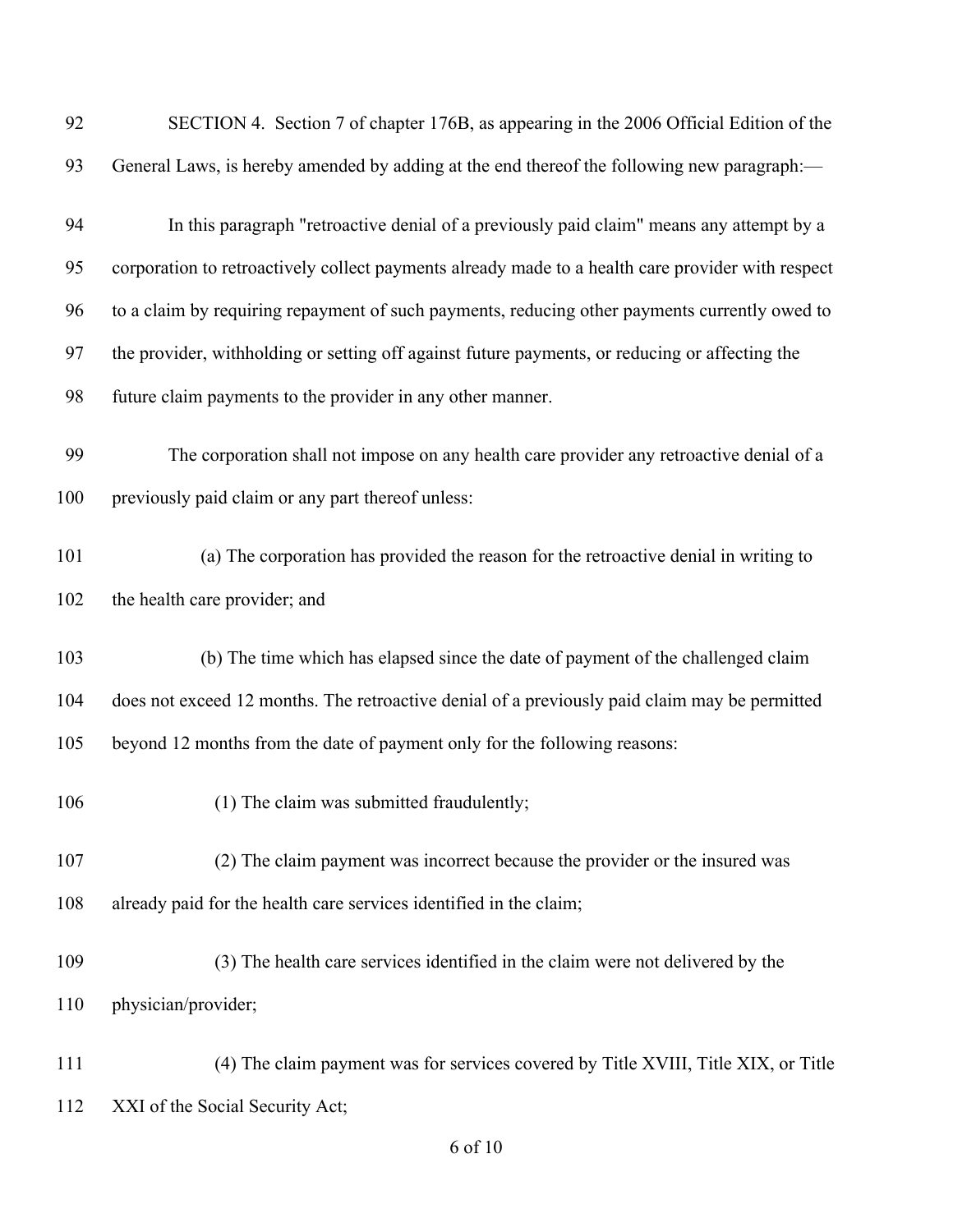$(5)$  The claim payment is the subject of adjustment with another insurer,

- administrator, or payor; or
- 

(6) The claim payment is the subject of legal action.

 A corporation shall notify a health care provider at least 15 days in advance of the imposition of any retroactive denials of previously paid claims. The health care provider shall have 6 months from the date of notification under this paragraph to determine whether the insured has other appropriate insurance, which was in effect on the date of service. Notwithstanding the contractual terms between the corporation and provider, the corporation shall allow for the submission of a claim that was previously denied by another insurer due to the insured's transfer or termination of coverage.

## SECTION 5. Section 6 of chapter 176G, as appearing in the 2006 Official Edition of the General Laws, is hereby amended by adding at the end thereof the following new paragraph:—

 "In this paragraph "retroactive denial of a previously paid claim" means any attempt by a health maintenance organization to retroactively collect payments already made to a health care provider with respect to a claim by requiring repayment of such payments, reducing other 128 payments currently owed to the provider, withholding or setting off against future payments, or reducing or affecting the future claim payments to the provider in any other manner.

- A health maintenance organization shall not impose on any health care provider any retroactive denial of a previously paid claim or any part thereof unless:
- (a) The health maintenance organization has provided the reason for the retroactive denial in writing to the health care provider; and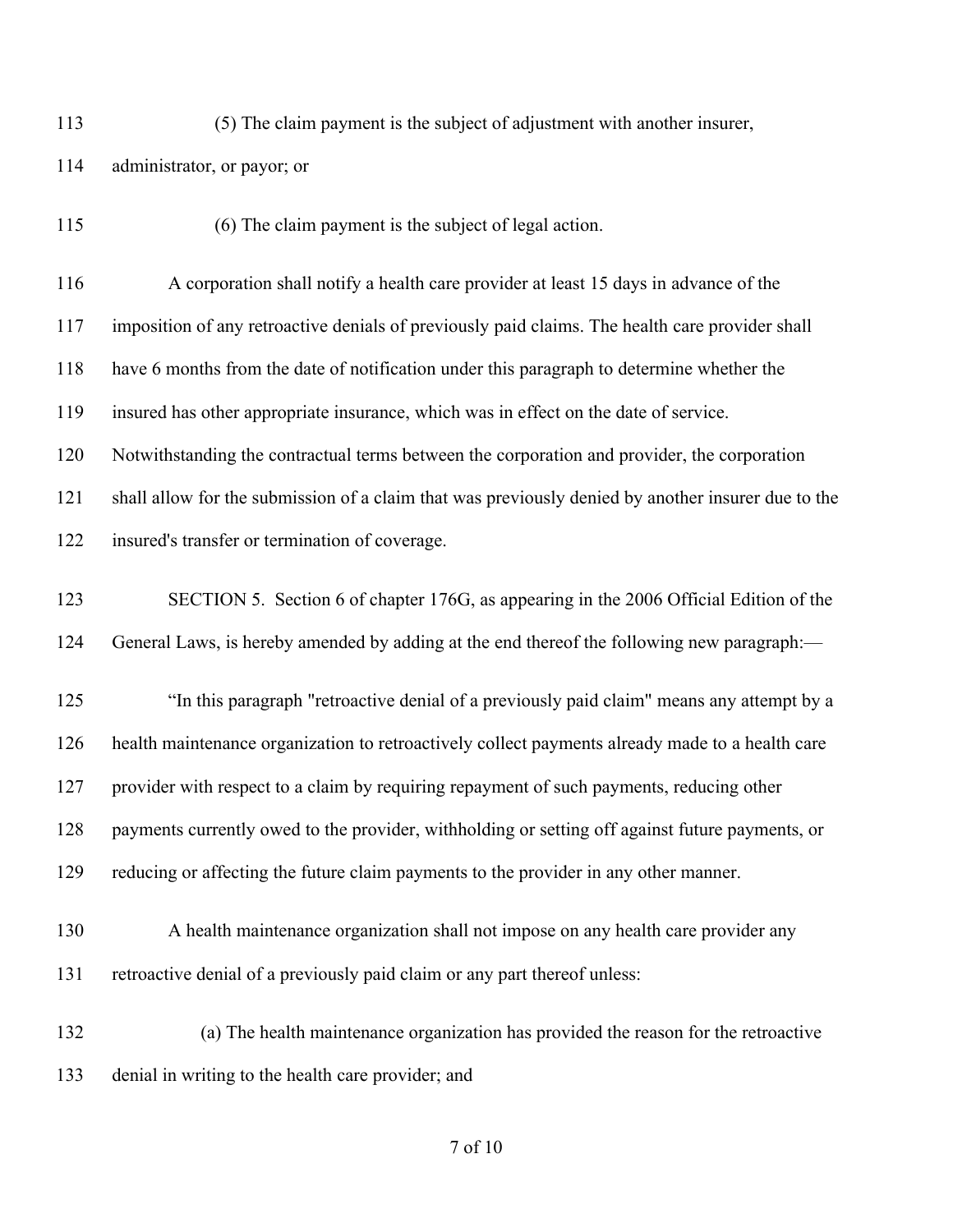| 134 | (b) The time which has elapsed since the date of payment of the challenged claim                 |
|-----|--------------------------------------------------------------------------------------------------|
| 135 | does not exceed 12 months. The retroactive denial of a previously paid claim may be permitted    |
| 136 | beyond 12 months from the date of payment only for the following reasons:                        |
| 137 | (1) The claim was submitted fraudulently;                                                        |
| 138 | (2) The claim payment was incorrect because the provider or the insured was                      |
| 139 | already paid for the health care services identified in the claim;                               |
| 140 | (3) The health care services identified in the claim were not delivered by the                   |
| 141 | physician/provider;                                                                              |
| 142 | (4) The claim payment was for services covered by Title XVIII, Title XIX, or Title               |
| 143 | XXI of the Social Security Act;                                                                  |
| 144 | (5) The claim payment is the subject of adjustment with another insurer,                         |
| 145 | administrator, or payor; or                                                                      |
| 146 | (6) The claim payment is the subject of legal action.                                            |
| 147 | A health maintenance organization shall notify a health care provider at least 15 days in        |
| 148 | advance of the imposition of any retroactive denials of previously paid claims. The health care  |
| 149 | provider shall have 6 months from the date of notification under this paragraph to determine     |
| 150 | whether the insured has other appropriate insurance, which was in effect on the date of service. |
| 151 | Notwithstanding the contractual terms between the health maintenance organization and            |
| 152 | provider, the health maintenance organization shall allow for the submission of a claim that was |
| 153 | previously denied by another insurer due to the insured's transfer or termination of coverage."  |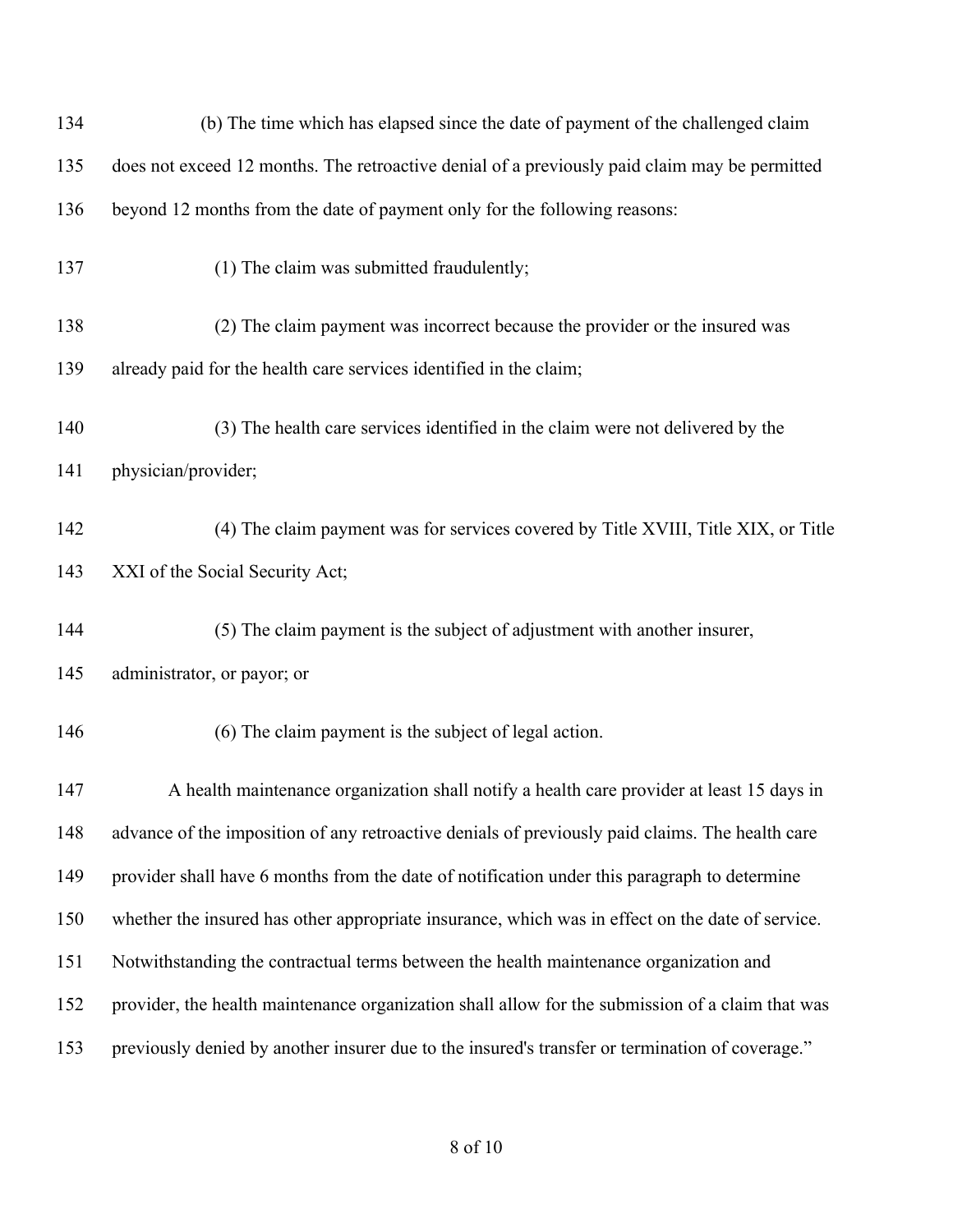| 154 | SECTION 6. Section 2 of chapter 176I, as appearing in the 2006 Official Edition of the             |
|-----|----------------------------------------------------------------------------------------------------|
| 155 | General Laws, is hereby amended by adding at the end thereof the following new paragraph:—         |
| 156 | "In this paragraph "retroactive denial of a previously paid claim" means any attempt by            |
| 157 | an organization to retroactively collect payments already made to a health care provider with      |
| 158 | respect to a claim by requiring repayment of such payments, reducing other payments currently      |
| 159 | owed to the provider, withholding or setting off against future payments, or reducing or affecting |
| 160 | the future claim payments to the provider in any other manner.                                     |
| 161 | An organization shall not impose on any health care provider any retroactive denial of a           |
| 162 | previously paid claim or any part thereof unless:                                                  |
| 163 | (a) The organization has provided the reason for the retroactive denial in writing to              |
| 164 | the health care provider; and                                                                      |
| 165 | (b) The time which has elapsed since the date of payment of the challenged claim                   |
| 166 | does not exceed 12 months. The retroactive denial of a previously paid claim may be permitted      |
| 167 | beyond 12 months from the date of payment only for the following reasons:                          |
| 168 | (1) The claim was submitted fraudulently;                                                          |
| 169 | (2) The claim payment was incorrect because the provider or the insured was                        |
| 170 | already paid for the health care services identified in the claim;                                 |
| 171 | (3) The health care services identified in the claim were not delivered by the                     |
| 172 | physician/provider;                                                                                |
| 173 | (4) The claim payment was for services covered by Title XVIII, Title XIX, or Title                 |
| 174 | XXI of the Social Security Act;                                                                    |